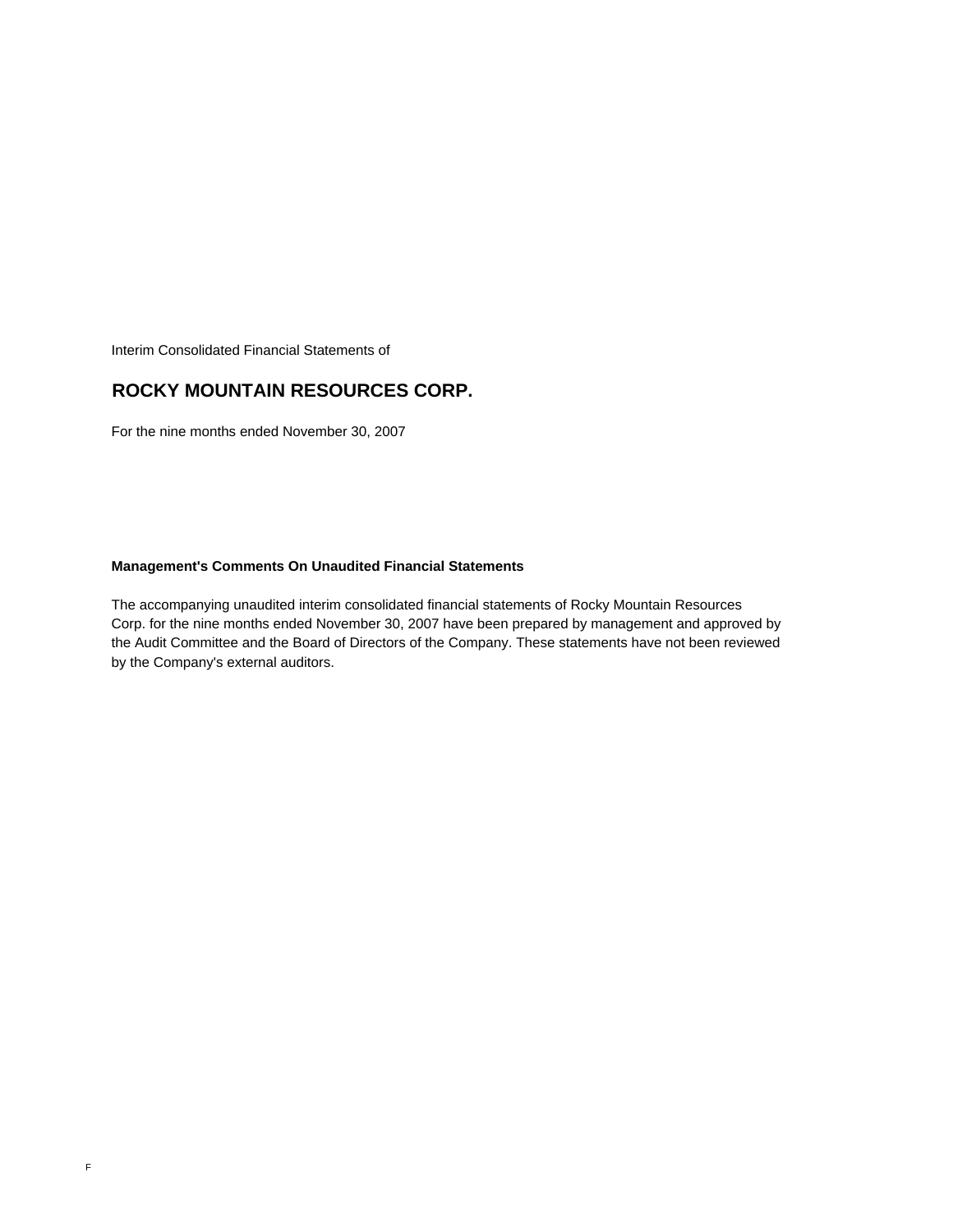## Rocky Mountain Resources Corp.

Interim Consolidated Balance Sheets *(Unaudited - Prepared by Management)*

|                                          | November 30<br>2007 | February 28<br>2007 |  |
|------------------------------------------|---------------------|---------------------|--|
|                                          |                     |                     |  |
| <b>ASSETS</b>                            |                     |                     |  |
| Current assets:                          |                     |                     |  |
| Cash                                     | \$<br>2,367,435     | 1,245,296           |  |
| Amounts receivable                       | 34,499              | 1,633               |  |
| Subscriptions receivable                 |                     | 9,000               |  |
| Prepaid expenses                         | 2,500               | 41,710              |  |
|                                          | 2,404,434           | 1,297,639           |  |
| <b>Reclamation bond</b>                  | 11,704              |                     |  |
| Equipment (Note 3)                       | 6,438               | 3,336               |  |
| Mineral properties (Note 4)              | 448,162             | 230,787             |  |
|                                          | 2,870,738<br>\$     | 1,531,762           |  |
| LIABILITIES AND SHAREHOLDERS' EQUITY     |                     |                     |  |
| <b>Current liabilities:</b>              |                     |                     |  |
| Accounts payable and accrued liabilities | \$<br>76,187        | 61,760              |  |
| Shareholders' equity:                    |                     |                     |  |
| Share capital (Note 5)                   | 4,115,428           | 1,945,025           |  |
| Contributed surplus (Note 5(d))          | 80,661              |                     |  |
| Deficit                                  | (1,401,538)         | (475, 023)          |  |
|                                          | 2,794,551           | 1,470,002           |  |
|                                          | 2,870,738<br>\$     | 1,531,762           |  |

See accompanying notes to consolidated financial statements.

Approved on behalf of the Board:

**Signed: "Brian E. Bayley"** Director

Signed: "Brian J. McAlister" **Director**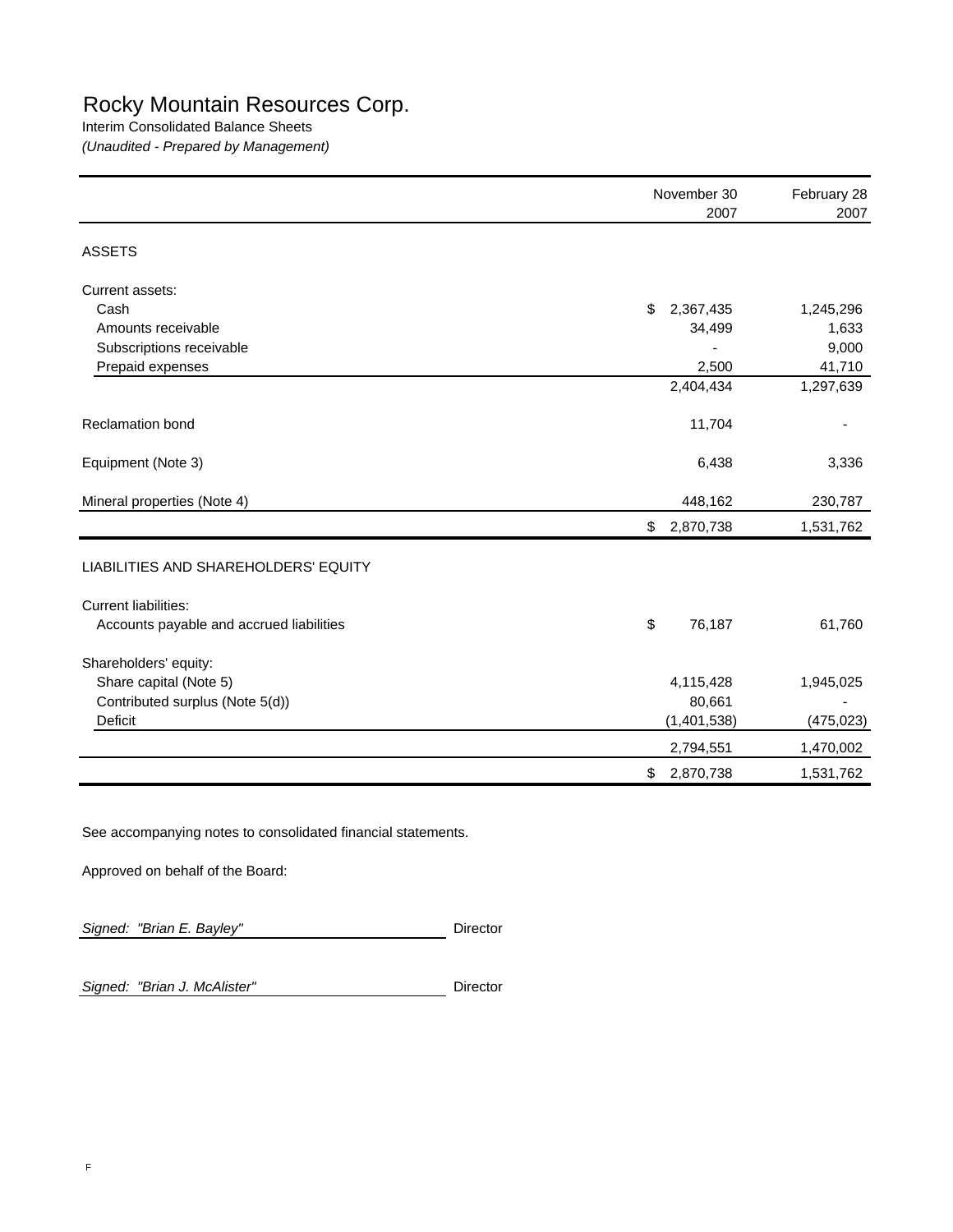## Rocky Mountain Resources Corp.

Interim Consolidated Statements of Loss and Deficit *(Unaudited - Prepared by Management)*

|                                                       | Three months ended<br>November 30<br>2007 | 2006       | Nine months<br>ended<br>November 30<br>2007 | From date of<br>incorporation on<br>March 2, 2006 to<br>November 30<br>2006 |
|-------------------------------------------------------|-------------------------------------------|------------|---------------------------------------------|-----------------------------------------------------------------------------|
| Mineral property exploration expenditures (Note 4(c)) | \$<br>286,171                             | 119,822    | 766,374                                     | 296,593                                                                     |
| Expenses:                                             |                                           |            |                                             |                                                                             |
| Depreciation                                          | 309                                       |            | 992                                         |                                                                             |
| Investor relations                                    | 961                                       |            | 2,381                                       |                                                                             |
| Legal fees                                            | 497                                       | 3,441      | 24,828                                      | 33,932                                                                      |
| Office and sundry                                     | 3,915                                     | 250        | 8,576                                       | 1,954                                                                       |
| Office facilities and administrative services         | 7,170                                     | 1,800      | 23,903                                      | 4,800                                                                       |
| Salaries and benefits                                 | 10,797                                    |            | 33,723                                      |                                                                             |
| Transfer agent, listing and filing fees               | 7,445                                     | ÷,         | 10,880                                      |                                                                             |
| Travel                                                | 962                                       | 903        | 2,257                                       | 2,101                                                                       |
|                                                       | 32,056                                    | 6,394      | 107,540                                     | 42,787                                                                      |
| Other (income) expenses:                              |                                           |            |                                             |                                                                             |
| Interest income                                       | (20, 300)                                 | (2,773)    | (37, 023)                                   | (11, 316)                                                                   |
| Foreign exchange                                      | (7, 192)                                  | (3,216)    | 10,918                                      | 316                                                                         |
| Property review costs                                 | 26,383                                    | 19,157     | 78,706                                      | 35,261                                                                      |
|                                                       | (1, 109)                                  | 13,168     | 52,601                                      | 24,261                                                                      |
| Net loss and comprehensive loss for the period        | 317,118                                   | 139,384    | 926,515                                     | 363,641                                                                     |
| Deficit, beginning of period                          | 1,084,420                                 | 224,257    | 475,023                                     |                                                                             |
| Deficit, end of period                                | \$<br>1,401,538                           | 363,641    | 1,401,538                                   | 363,641                                                                     |
|                                                       |                                           |            |                                             |                                                                             |
| Basic and diluted loss per share                      | \$<br>0.02                                | 0.01       | 0.07                                        | 0.04                                                                        |
| Weighted average number of                            |                                           |            |                                             |                                                                             |
| common shares outstanding                             | 13,885,205                                | 10,000,000 | 12,442,508                                  | 8,810,256                                                                   |

See accompanying notes to consolidated financial statements.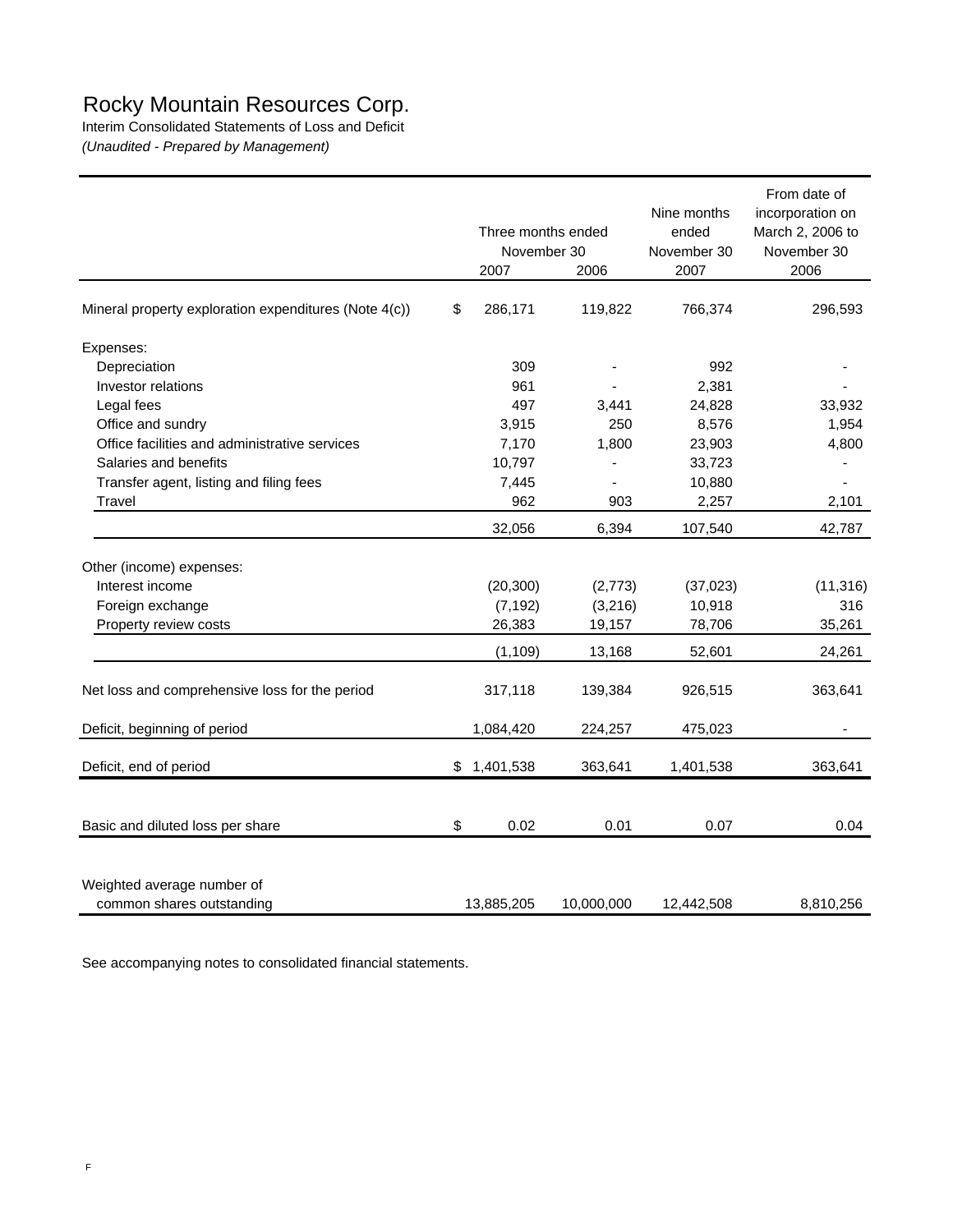# Rocky Mountain Resources Corp.

Interim Consolidated Statements of Cash Flow *(Unaudited - Prepared by Management)*

|                                                                                             | Three months ended  |            | Nine months<br>ended | From date of<br>incorporation on<br>March 2, 2006 to |
|---------------------------------------------------------------------------------------------|---------------------|------------|----------------------|------------------------------------------------------|
|                                                                                             | November 30<br>2007 | 2006       | November 30<br>2007  | November 30<br>2006                                  |
|                                                                                             |                     |            |                      |                                                      |
| Cash provided by (used for):<br>Operating activities:                                       |                     |            |                      |                                                      |
| Loss for the period                                                                         | \$<br>(317, 118)    | (139, 384) | (926, 515)           | (363, 641)                                           |
| Items not involving cash                                                                    |                     |            |                      |                                                      |
| Depreciation                                                                                | 309                 |            | 992                  |                                                      |
| Changes in non-cash working capital balances:                                               |                     |            |                      |                                                      |
| Amounts receivable                                                                          | 8,248               | (60)       | (14, 982)            | (697)                                                |
| Prepaid expenses                                                                            | 4,603               | 20,049     | 39,210               | (17, 133)                                            |
| Accounts payable and accrued liabilities                                                    | (39, 421)           | 10,800     | 14,427               | 40,481                                               |
|                                                                                             | (343, 379)          | (108, 595) | (886, 868)           | (340, 990)                                           |
|                                                                                             |                     |            |                      |                                                      |
| Investing activities:                                                                       |                     |            |                      |                                                      |
| <b>Reclamation bonds</b>                                                                    |                     |            | (11, 704)            |                                                      |
| Purchase of equipment                                                                       |                     | (2,043)    | (4,094)              | (2,043)                                              |
| Mineral properties                                                                          | (70, 111)           | (34, 868)  | (217, 375)           | (185, 083)                                           |
|                                                                                             | (70, 111)           | (36, 911)  | (233, 173)           | (187, 126)                                           |
| Financing activities:                                                                       |                     |            |                      |                                                      |
| Issue of common shares, net of costs                                                        | 2,394,172           |            | 2,227,480            | 819,500                                              |
| Exercise of warrants                                                                        | 14,700              |            | 14,700               |                                                      |
|                                                                                             | 2,408,872           |            | 2,242,180            | 819,500                                              |
| Increase (decrease) in cash                                                                 | 1,995,382           | (145, 506) | 1,122,139            | 291,384                                              |
| Cash, beginning of period                                                                   | 372,053             | 436,890    | 1,245,296            |                                                      |
| Cash, end of period                                                                         | \$<br>2,367,435     | 291,384    | 2,367,435            | 291,384                                              |
| Supplementary cash flow information:                                                        |                     |            |                      |                                                      |
| Cash amount of payments received (made):                                                    |                     |            |                      |                                                      |
| Interest received                                                                           | \$<br>20,300        | 2,773      | 37,023               | 11,316                                               |
| Non-cash financing and investing activities:                                                |                     |            |                      |                                                      |
| Shares issued for financing fees                                                            | 225,000             |            | 225,000              |                                                      |
| Fair value of agents' warrants                                                              | 85,700              |            | 85,700               |                                                      |
| Fair value of warrants transferred to share<br>capital from contributed surplus on exercise |                     |            |                      |                                                      |
| of warrants                                                                                 | 5,039               |            | 5,039                |                                                      |

See accompanying notes to consolidated financial statements.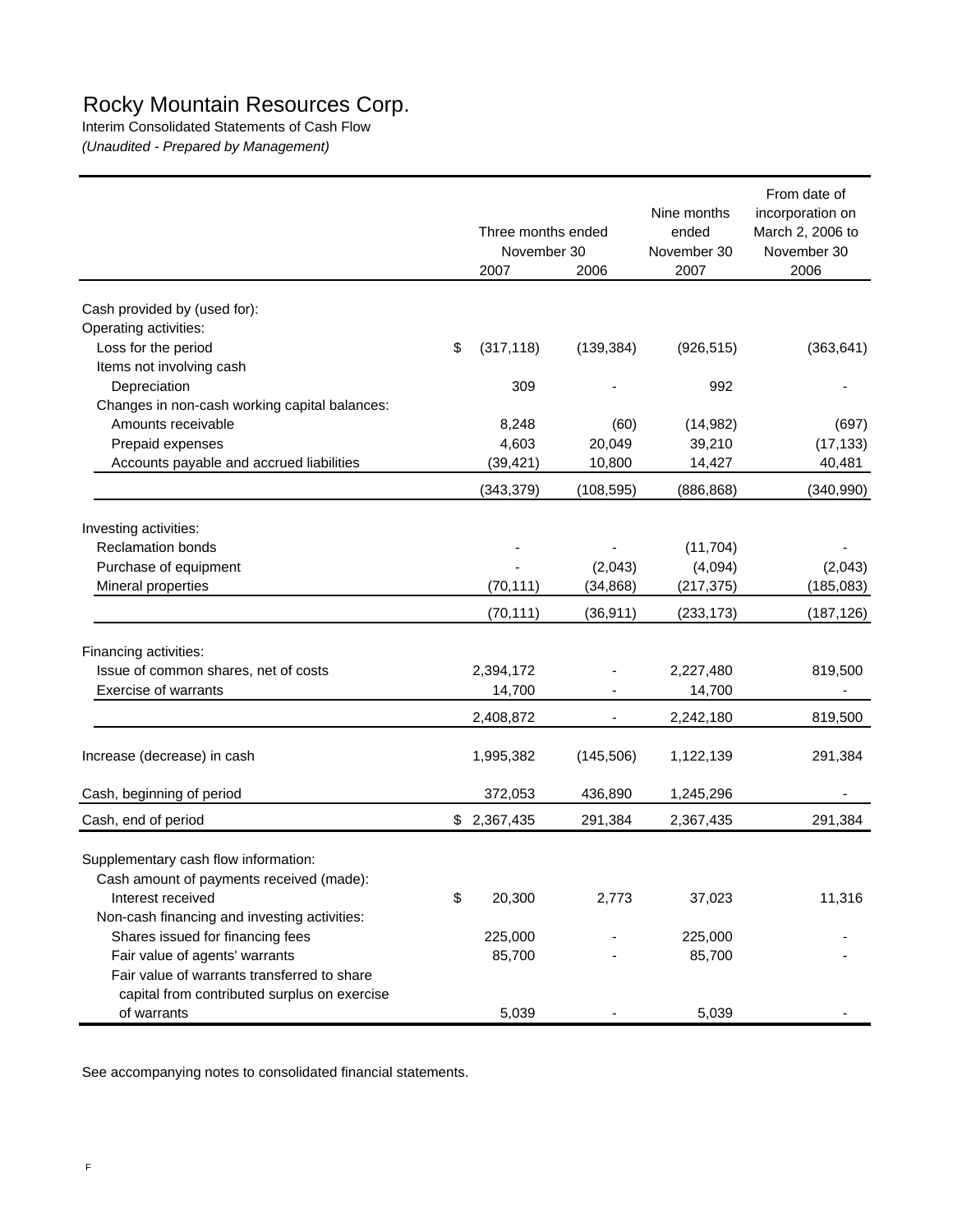1. Basis of presentation:

l

These unaudited interim financial statements have been prepared in accordance with Canadian generally accepted accounting principles. All financial summaries included are presented on a comparative and consistent basis showing the figures for the corresponding period in the preceding year. The presentation of financial data is based on accounting principles and practices consistent with those used in the preparation of the annual financial statements. Certain information and footnote disclosure normally included in the annual financial statements prepared in accordance with Canadian generally accepted accounting principles has been condensed or omitted. These interim period statements should be read together with the audited financial statements and the accompanying notes included in the Company's latest annual filing. In the opinion of the Company, its unaudited interim financial statements contain all adjustments necessary in order to present a fair statement of the results of the interim period presented. Operating results for the nine month period ended November 30, 2007 are not necessarily indicative of the results that may be expected for the year ended February 28, 2008.

2. Accounting policy change:

Effective March 1, 2007 the Company adopted the new standards announced by the Canadian Institute of Chartered Accountants (CICA); Sections 3855 Financial Instruments – Recognition and Measurement; Section 3865 Hedges; and Section 1530 Comprehensive Income. Under the new standards, all financial assets must be classified as held-to-maturity, loans and receivables, held-for-trading or available-for-sale and all financial liabilities must be classified as held-for-trading and other. Financial instruments classified as held-for-trading will be measured at fair value with changes in fair value recognized in net income. Financial assets classified as held-to-maturity or as loans and receivables and financial liabilities not classified as held-for-trading will be measured at amortized cost. Available-for-sale financial assets will be measured at fair value with changes in fair value recognized in other comprehensive income. All derivative financial instruments will be reported on the balance sheet at fair value with changes in fair value recognized in net income unless the derivative is part of a hedging relationship that qualifies as a fair value hedge, cash flow hedge or hedge of a net investment in a self-sustaining foreign operation. The Company has assessed the impact that these Sections have on its 2007 interim financial statements and will apply any changes as required. As a result, the Company has no comprehensive income or hedges that affect the current financial statements and therefore, the Company has not included a statement of other comprehensive income.

### 3. Equipment:

|                    | February 28,<br>2007           | Additions | November 30,<br>2007 |
|--------------------|--------------------------------|-----------|----------------------|
| Computer equipment |                                |           |                      |
| Cost               | \$<br>$\overline{\phantom{a}}$ | 4,094     | 4,094                |
| Depreciation       | $\overline{\phantom{0}}$       | (480)     | (480)                |
| Other equipment    |                                |           |                      |
| Cost               | 3,700                          |           | 3,700                |
| Depreciation       | (364)                          | (512)     | (876)                |
| Total              | \$3,336                        | 3,102     | 6,438                |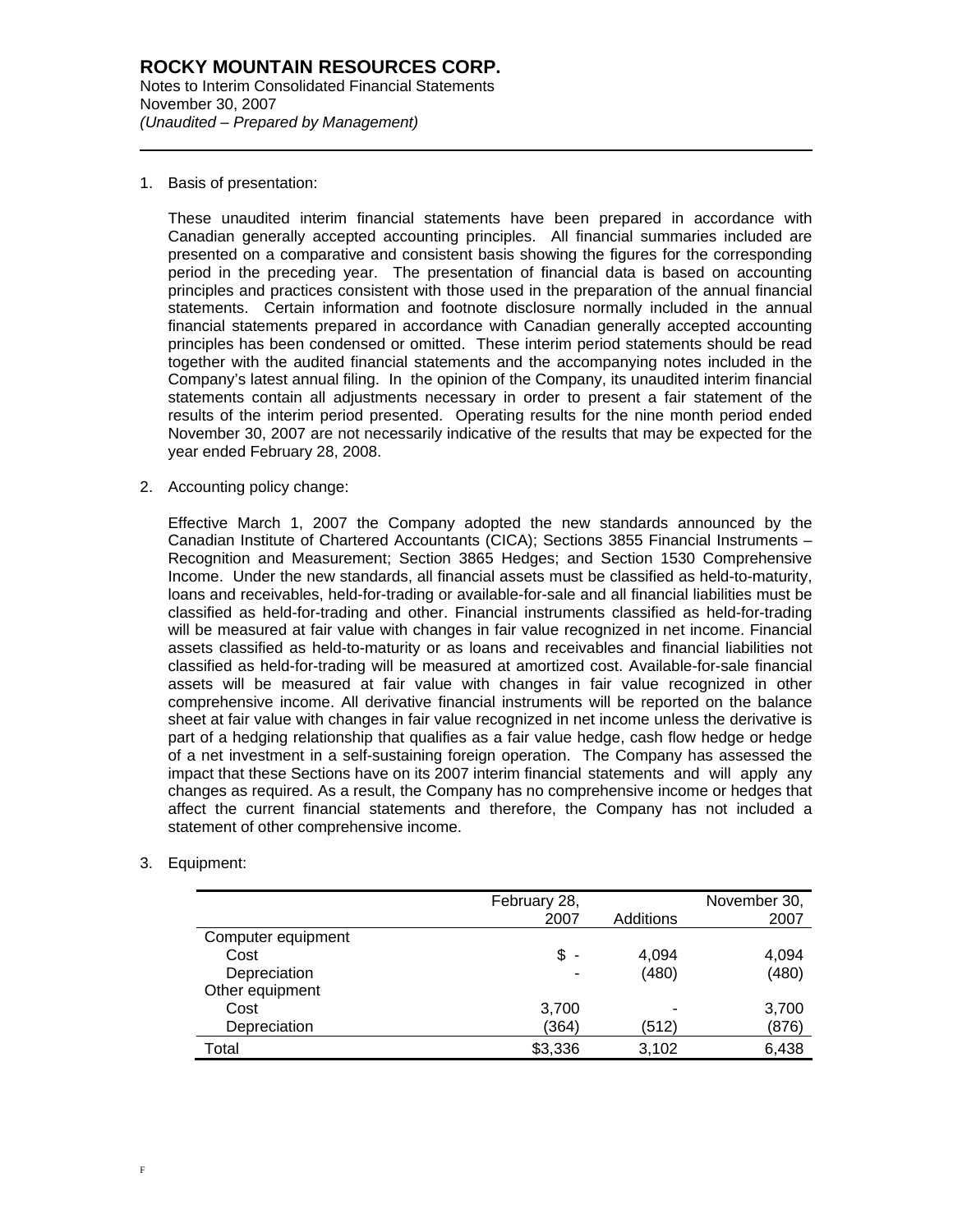4. Mineral properties:

l

(a) Goodsprings Property, Nevada, USA:

The Company acquired the Goodsprings Property in Nevada, USA by staking 157 lode mining claims.

(b) Owen Lake Property, Wyoming, USA:

The Company staked an additional 25 lode mining claims on the Owen Lake Property.

The summary of mineral property acquisition costs is as follows:

|                          | February 28, |           | November 30, |
|--------------------------|--------------|-----------|--------------|
|                          | 2007         | Additions | 2007         |
| Gibellini, Nevada, USA   | \$191,023    | 138,109   | 329,132      |
| Goodsprings, Nevada, USA | -            | 23.084    | 23,084       |
| Lake Owen, Wyoming, USA  | 39.764       | 56,182    | 95,946       |
|                          | \$230,787    | 217,375   | 448,162      |

(c) Exploration expenditures:

The details of exploration expenditures incurred and expensed on the Company's mineral properties during the nine month periods ended November 30, 2007 and 2006 are as follows:

|                                      |           |             | Lake    |           |
|--------------------------------------|-----------|-------------|---------|-----------|
|                                      | Gibellini | Goodsprings | Owen    | Total     |
| <b>Exploration expenditures:</b>     |           |             |         |           |
| Assays and analysis                  | \$58,763  | 451         | 81,008  | 140,222   |
| Drilling                             | 212,544   |             |         | 212,544   |
| Engineering and consulting           | 87,907    | 4,090       | 67,142  | 159,139   |
| Environmental consulting             | 660       |             | 1,458   | 2,118     |
| Field office and supplies            | 21,101    | 91          | 7,240   | 28,432    |
| Labour                               | 3,706     |             | 27,789  | 31,495    |
| Legal                                | 2,134     | 4,679       |         | 6,813     |
| Property maintenance and taxes       | 24,273    | 32,396      | 82,377  | 139,046   |
| Reproduction and drafting            | 4,475     | 1,134       | 244     | 5,853     |
| Travel and accommodation             | 18,022    | 736         | 21,954  | 40,712    |
|                                      | 433,585   | 43,577      | 289,212 | 766,374   |
| Cumulative exploration expenditures, |           |             |         |           |
| February 28, 2007                    | 231,098   |             | 129,914 | 361,012   |
| Cumulative exploration expenditures  |           |             |         |           |
| November 30, 2007                    | \$664,683 | 43,577      | 419,126 | 1,127,386 |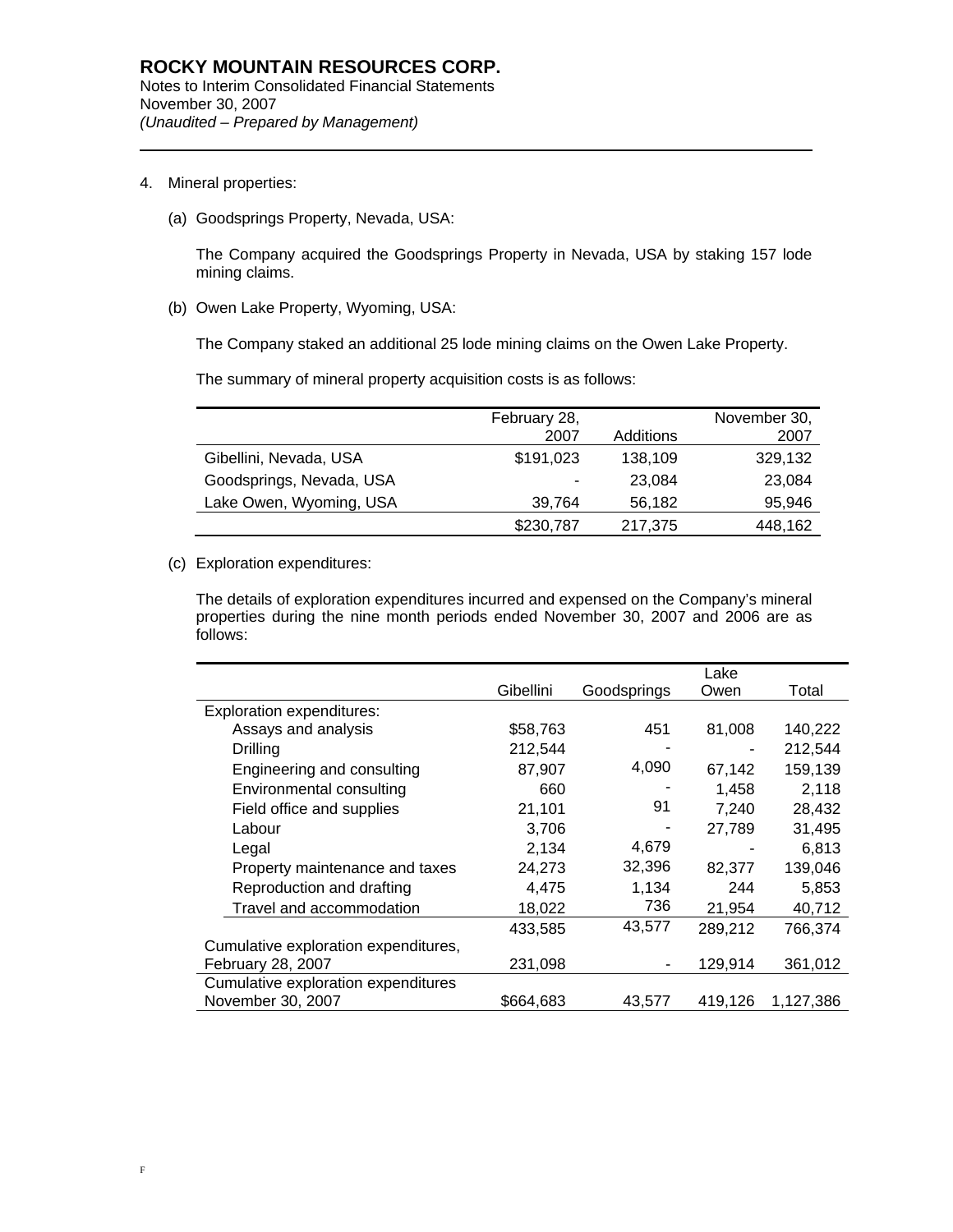## **ROCKY MOUNTAIN RESOURCES CORP.**

Notes to Interim Consolidated Financial Statements November 30, 2007 *(Unaudited – Prepared by Management)* 

|                                     | Gibellini | Lake Owen | Total   |
|-------------------------------------|-----------|-----------|---------|
| <b>Exploration expenditures:</b>    |           |           |         |
| Assays and analysis                 | \$61,530  | 11,556    | 73,086  |
| Drilling                            |           | 5,149     | 5,149   |
| Engineering and consulting          | 81,851    |           | 81,851  |
| Field office and supplies           | 3.840     | 4.252     | 8,092   |
| Labour                              | 988       | 3,763     | 4.751   |
| Legal                               |           | 2,117     | 2,117   |
| Property maintenance and taxes      | 9,861     | 90,439    | 100,300 |
| Reproduction and drafting           | 4,313     | 36        | 4,349   |
| Travel and accommodation            | 9,896     | 7,002     | 16,898  |
| Cumulative exploration expenditures |           |           |         |
| November 30, 2006                   | \$172,279 | 124,314   | 296,593 |

## 5. Share capital:

l

(a) Authorized:

Unlimited number of common shares without par value.

## (b) Issued:

|                                                                                                                                                                 | Number of<br><b>Shares</b>         | Stated Amount                                     |
|-----------------------------------------------------------------------------------------------------------------------------------------------------------------|------------------------------------|---------------------------------------------------|
| Balance, February 28, 2007<br>Initial public offering<br>Less: share issue costs<br>Agent's commission and corporate finance fee<br><b>Exercise of warrants</b> | 11,729,000<br>2,500,000<br>225,000 | \$1,945,025<br>2,500,000<br>(574, 336)<br>225,000 |
| Balance, November 30, 2007                                                                                                                                      | 14,700<br>14,468,700               | 19,739<br>\$4,115,428                             |

On September 19, 2007, the Company completed its initial public offering of 2,500,000 common shares at \$1.00 per share for gross proceeds of \$2,500,000. The Agent received a commission of 175,000 common shares and a corporate finance fee of 50,000 common shares at a deemed price of \$1.00 per share. The Company also issued agents warrants to acquire 250,000 common shares at \$1.00 per share until September 18, 2008. The fair value (\$85,700) of these agents' warrants is included in the share issuance costs.

 Of the issued and outstanding common shares, 5,962,500 shares are held in escrow pursuant to the requirements of the TSX Venture Exchange ("Exchange"), to be released in accordance with Exchange policies.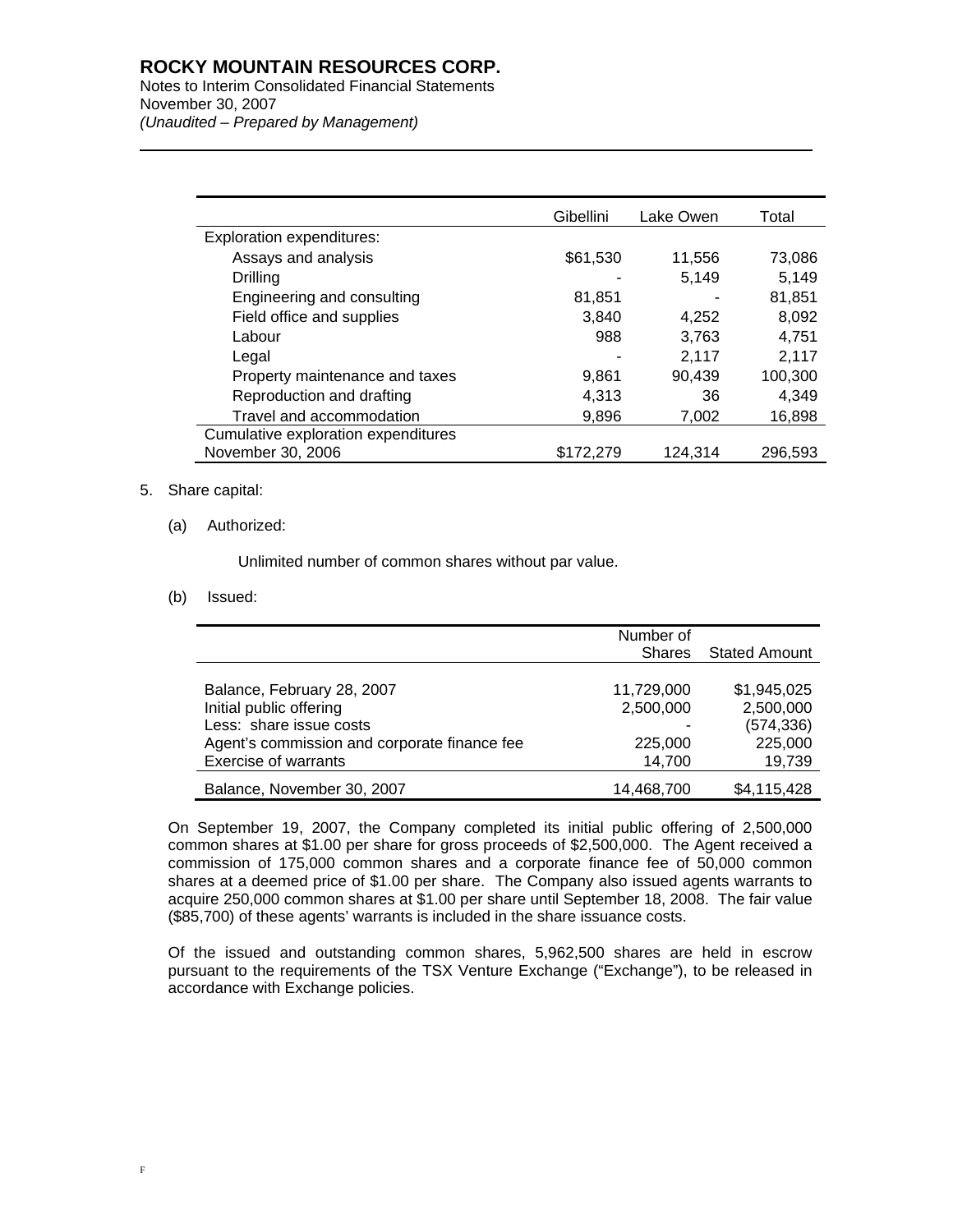#### (c) Agents warrants outstanding:

l

|                    |          | Balance,                 |         |           | Balance,     |
|--------------------|----------|--------------------------|---------|-----------|--------------|
|                    | Exercise | February 28,             |         |           | November 30, |
| Expiry Date        | price    | 2007                     | Granted | Exercised | 2007         |
| September 18, 2008 | \$0.25   | $\overline{\phantom{0}}$ | 250,000 | (14,700)  | 235,300      |
| Weighted average   |          |                          |         |           |              |
| exercise price     |          | -                        | \$1.00  | \$1.00    | \$1.00       |

The weighted average grant date fair value of the agents warrants for the nine months ended November 30, 2007 was \$0.34.

The fair value of the agents warrants have been estimated using the Black-Scholes option pricing model. Assumptions used in the pricing model are as follows:

| Risk free interest rate         | 4.06%  |
|---------------------------------|--------|
| Annual dividends                | $-$    |
| Expected stock price volatility | 85%    |
| Expected life                   | 1 year |

#### (d) Contributed surplus:

The continuity of contributed surplus is as follows:

|                             | Number of |          |
|-----------------------------|-----------|----------|
|                             | Warrants  | Amount   |
| Balance, February 28, 2007  | -         | \$-      |
| Issued during the year      | 250,000   | \$85,700 |
| Exercised during the period | (14,700)  | (5,039)  |
| Balance, November 30, 2007  | 235,300   | \$80,661 |

6. Related party transactions:

Related party transactions not otherwise disclosed on these financial statements consist of:

- (a) Office facilities and administrative services and office expenses to a company with a director and two officers in common of \$15,000;
- (b) Office and administrative services for \$7,843 to a company with four directors in common;
- (c) Rent for \$1,060 to a director of the Company.
- (d) Accounts payable of \$4,340 owing to the Company referred to in Note 6 (a) and \$7,855 to the Company referred to in Note 6 (b).

The above transactions were in the normal course of business and were measured at the exchange amount which is the amount agreed to by the related parties.